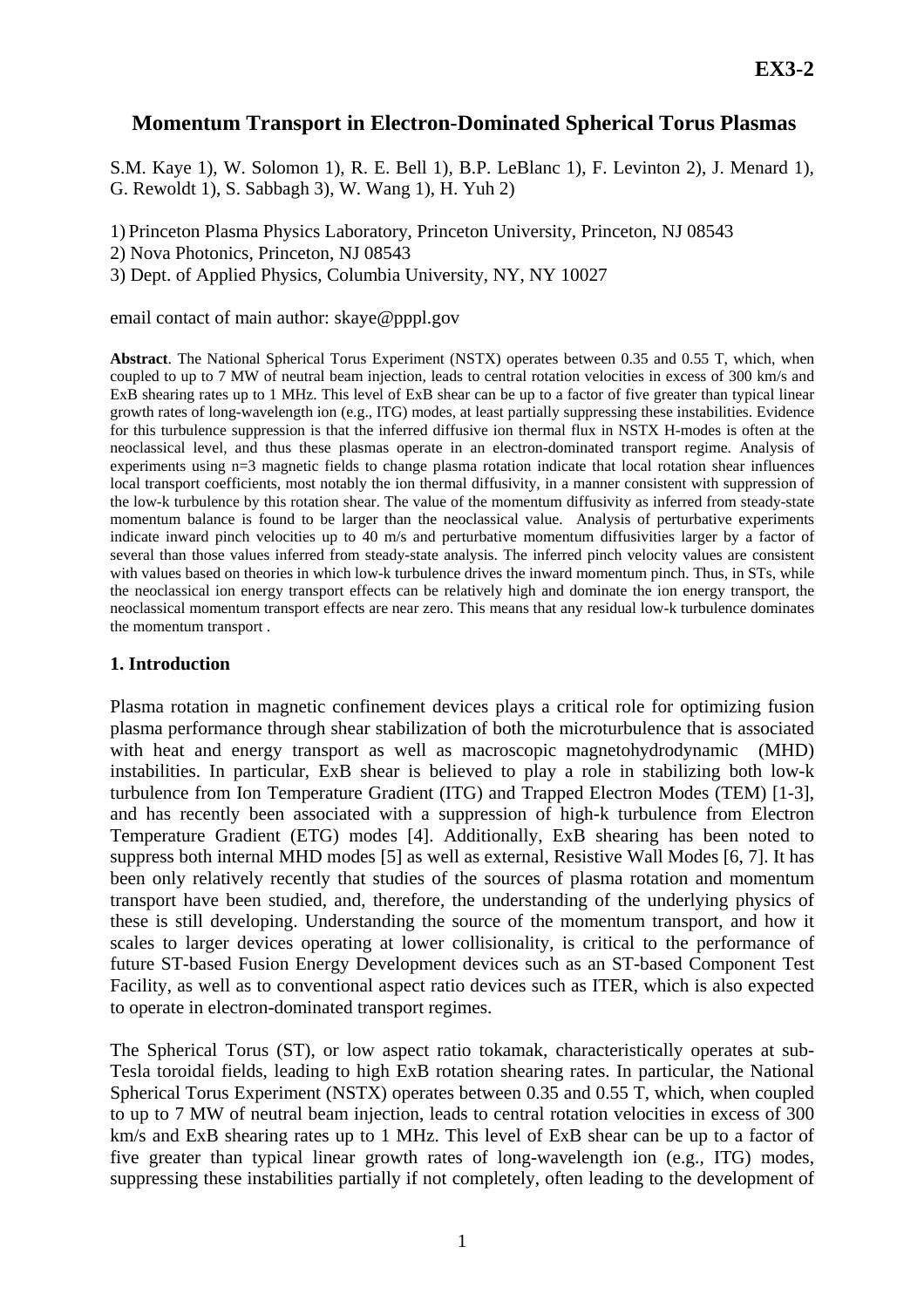ion Internal Transport Barriers in low density L-modes. Further circumstantial evidence for this turbulence reduction is that the inferred diffusive ion thermal flux in NSTX H-modes is typically at the neoclassical level, and thus these plasmas operate in an electron-dominated transport regime. In fact, possibly because of the believed sub-dominance of the low-k turbulence, the energy confinement scalings in NSTX were found to differ from those at higher aspect ratio. In NSTX H-modes, the energy confinement time,  $\tau_E$ , scales as  $\sim B_T^{0.9} I_p^{0.4}$ , with the strong  $B_T$  scaling controlled primarily by the variation of the electron transport in the gradient region ( $r/a > 0.4$ ), while the weak  $I<sub>p</sub>$  scaling is dominated by the variation in the ion transport, which is essentially neoclassical in that region [2, 3], as determined by NCLASS [8] and the non-local GTC-NEO [9] codes.

This paper will cover two main topics: the effect of rotation and rotation shear on plasma energy confinement and local transport, and the study of momentum transport properties in both steady-state and by using perturbative techniques, augmenting previous work on NSTX on this topic [10]. It is found that there is a direct connection between the local rotation shear and the inferred local ion thermal diffusivity, with the ion thermal diffusivity changing in a fashion consistent with reduction of low-k turbulence by the rotation shear. Further the steady-state momentum transport properties in the NSTX electron-dominated regime can be different than those at higher aspect ratio, with  $\chi_i >> \chi_{\phi}$ , although the ion energy and momentum diffusivities generally scale with one another in the gradient region. Perturbative experiments using neutral beam and applied n=3 magnetic field pulses near the edge to change the plasma rotation in the core and outer region respectively, indicate the existence of inward momentum pinches that are consistent with predications from theories based on a lowk turbulence drive. While the neoclassical ion heat transport is larger than that driven by lowk turbulence for sufficient ExB shear, the neoclassical momentum diffusivity is near zero. This means that the principal source of momentum transport could be due to residual low-k turbulence.

## **2. Effect of Rotation and Rotation Shear on Plasma Performance**

NSTX is equipped with the means of applying low-n  $(n=1 \text{ to } 3)$  magnetic fields to the plasma edge using a set of six coils situated on the midplane outside the vacuum vessel [6]. These applied fields can be used statically or dynamically to correct low-n error fields, and/or to feedback suppress low-n MHD mode activity including saturated or growing RWM modes. This set of coils has been used in an n=3 configuration to apply non-resonant magnetic perturbations (NRMP) to modify the plasma rotation. The maximal torque from these fields, as inferred by local changes in plasma rotation, is observed to be near  $R=1.3$  m, which is in agreement with calculations of the torque due to Neoclassical Toroidal Viscosity in the presence of these applied perturbed fields [11]. By changing the rotation and rotation profile (gradient) locally, it is possible to study their effect and relation to both the global energy confinement and local heat transport properties of the plasma.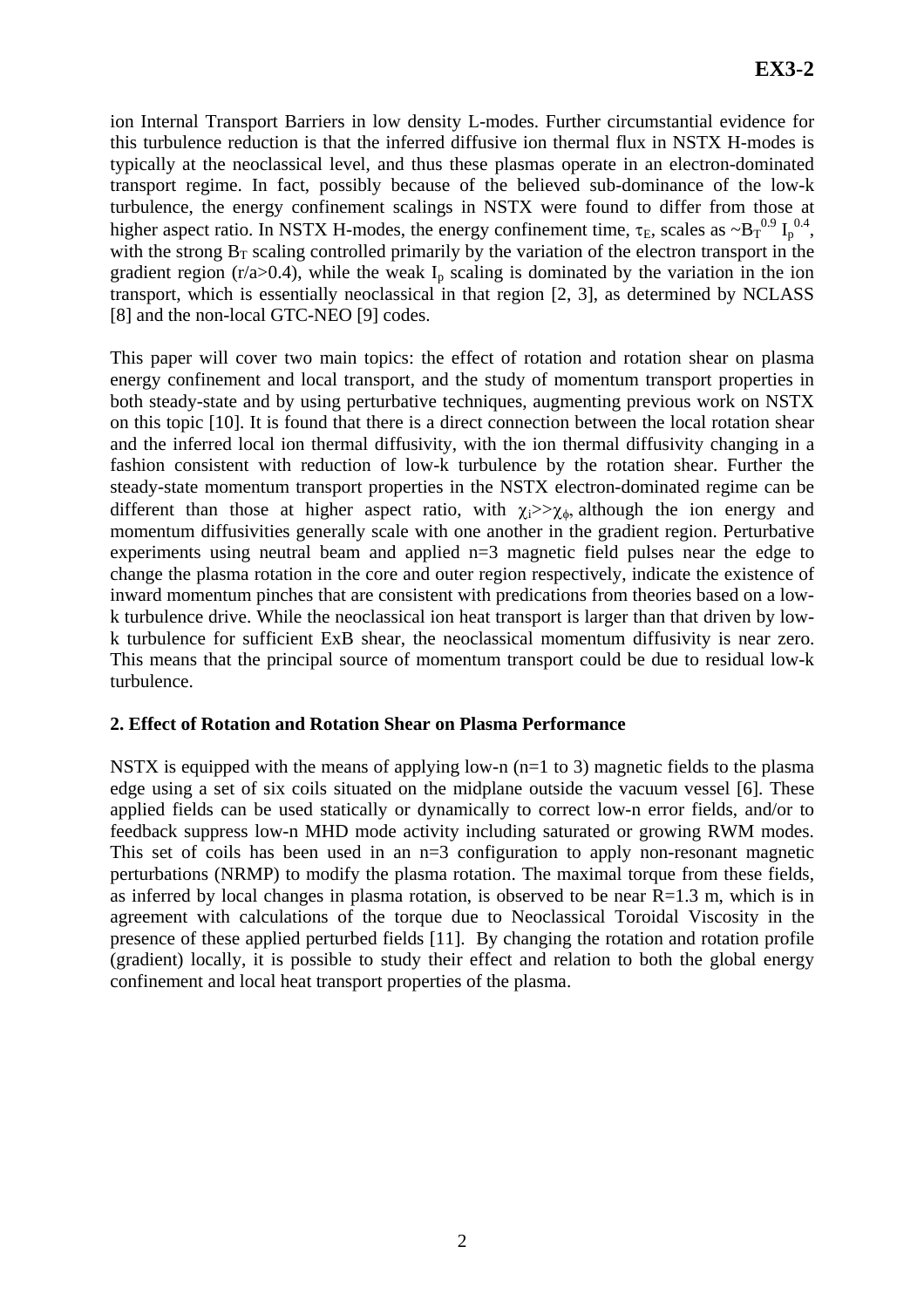The time evolution of a representative series of 4 MW neutral beam heated H-mode discharges for which the  $n=3$  fields were applied at various strengths is shown in Fig. 1. These plasmas had  $I_n=0.9$  MA and  $B_T=0.45$  T, and they were run in the Lower Single Null



*Fig. 1 Time traces for 5 H-mode discharges with application of different levels of n=3 braking fields. Shown from the top is the n=3 coil current, toroidal rotation at R=1.35 m, plasma stored energy calculated by EFIT, low-frequency MHD activity, and the D<sub>α</sub> traces.* 

configuration with an elongation of 2.4. The top panel of the figure shows the level of current in the NRMP coils for the  $n=3$ configuration. 500 A/turn leads to a  $\Delta B_r$  of several Gauss in the plasma. The n=3 applied fields were changed at t=500 ms; prior to that time, the current in the coils is optimized to correct the  $n=3$  intrinsic error field and to feedback on low-frequency n=1 MHD modes. The plasma rotation in NSTX is measured by the charge exchange recombination spectroscopy (CHERS) diagnostic, which is based on measurement of the carbon impurity. NCLASS

calculations indicate only a minor difference (<5%) between the carbon rotation and the computed main ion  $(D^+)$  rotation. The rotation at R=1.35 m is seen to change with the application of the n=3 fields (second panel from top), with each discharge reaching a new rotational equilibrium in this MHD- and ELM-free period (bottom two panels). The rotation ranges from 25 km/s to close to 80 km/s over the range of applied n=3 fields. The plasma stored energy (middle panel, note the suppressed zero in the ordinate) shows little variation with the different levels of plasma rotation.

In Fig. 2 is shown the stored energy of the plasma plotted as a function of plasma angular velocity,  $\Omega$  (Fig. 2a) and angular velocity shear,  $\nabla\Omega$  (Fig. 2b) for the discharges shown in Fig. 1 as well as other discharges in this experimental scan. The figure shows the electron (red), ion (blue) and total stored energy (including fast ions) for the discharges in the scan, when the discharge have achieved rotation equilibrium at  $t=0.72$  s. There appears to be only a slight, if any increase of stored energy in the thermal plasma species with either increasing rotation or rotation shear, although slightly more of an effect is seen in the total stored energy, where there is a comparable increase in fast ion to total plasma stored energy.

The change in rotation and rotation shear is maximum, however, in just a limited spatial range of the plasma, in these cases in the region of  $r/a~0.6$  to 0.9. Consequently, it is not readily apparent that a change in these parameters would affect the plasma on a global scale. Fig. 3 shows the ion (left panel) and electron (right panel) thermal diffusivities for three representative discharges that span the range from minimum (green) to maximum (red)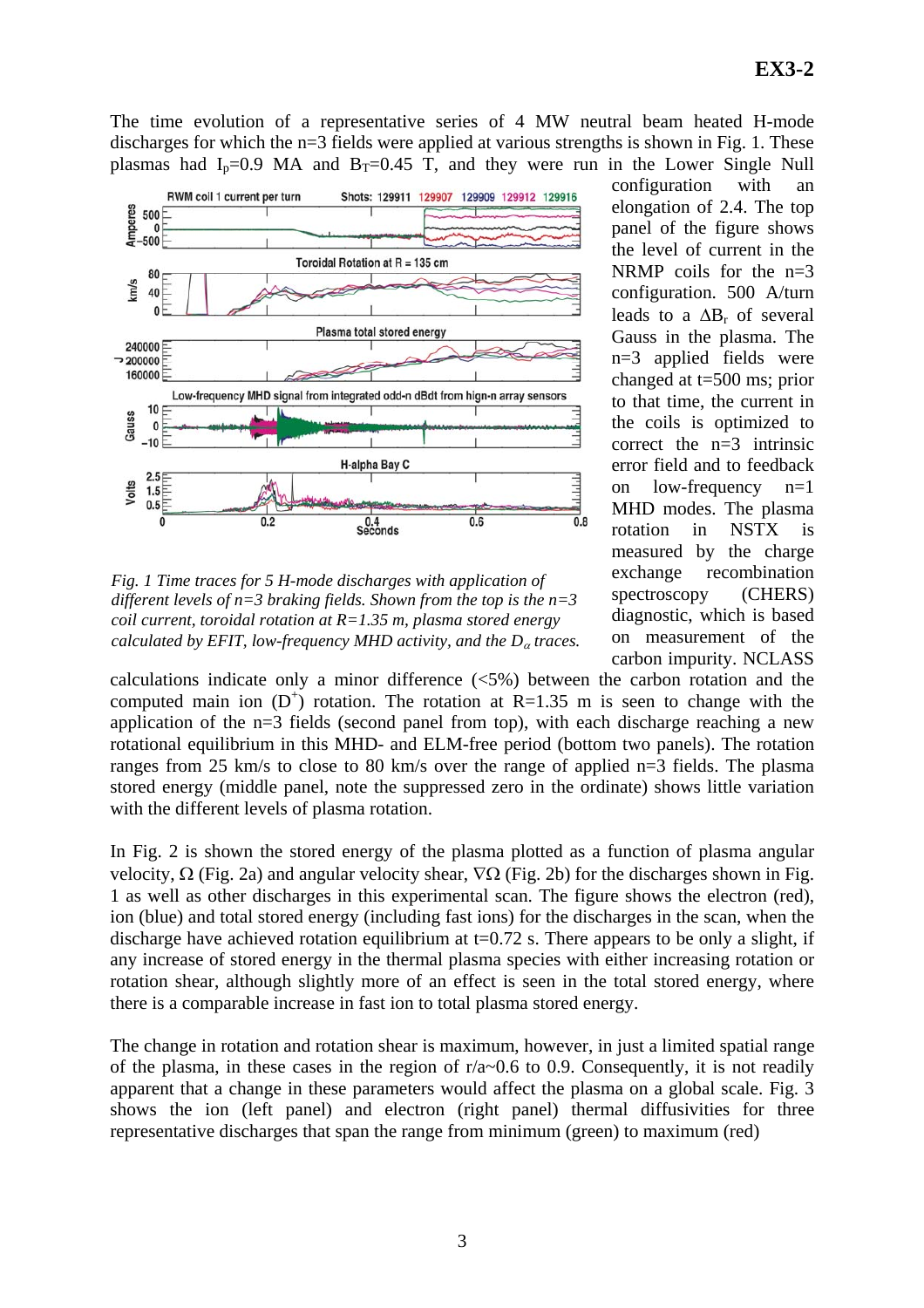

*Fig. 2 Stored energy of ions, electrons, and total (including fast ions)* as a function of  $\Omega$  (left panel) and  $\nabla \Omega$  (right panel).

rotation (2 to 6 x 10<sup>5</sup> rad/s) and rotation shear (0.2 to 2.4 x 10<sup>3</sup> rad/s/cm) in the region near r/s=0.75, obtained by maximum and no applied braking respectively. The thermal diffusivity values in the region near  $r/a=0.75$  to 0.85 show a clear reduction with increasing  $Ω$  and  $∇Ω$ . This is particularly true in the ion channel, where there is a factor of almost three difference between the maximum and minimum  $\Omega$  and  $\nabla\Omega$  cases. For the ions, the ratio of



*Fig. 3 Ion (left) and electron (right) thermal diffusivities over a range of* Ω *and* ∇Ω. *The green and red curves are from the discharges with minimum and maximum* Ω *and* ∇Ω *respectively.* 

 $\chi_i/\chi_{i,\text{neo}}$  increases from 1.2 to 3.9 with decreasing Ω and  $\nabla\Omega$ . Statistically, this can be seen in Fig. 4, where the  $\chi_{i,e}$  values at r/a=0.75 are seen to decrease with increasing  $\Omega$  and  $\nabla\Omega$ .

This dependence can be understood in terms of the degree of suppression of low-k turbulence by rotation (ExB) shear. Fig. 5 shows results from linear GS2 [11] gyrokinetic calculations of the growth rates of low-k turbulence in the minimum and maximum  $\Omega$  and  $\nabla\Omega$  cases. While the linear growth rates for the two cases are similar (solid curves), the ExB shearing rates are not, with the maximum Ω and  $\nabla\Omega$  case having  $\omega_{ExB}$  a factor of five higher than the linear growth rate (red), and the minimum case (green) having the two rates comparable. This result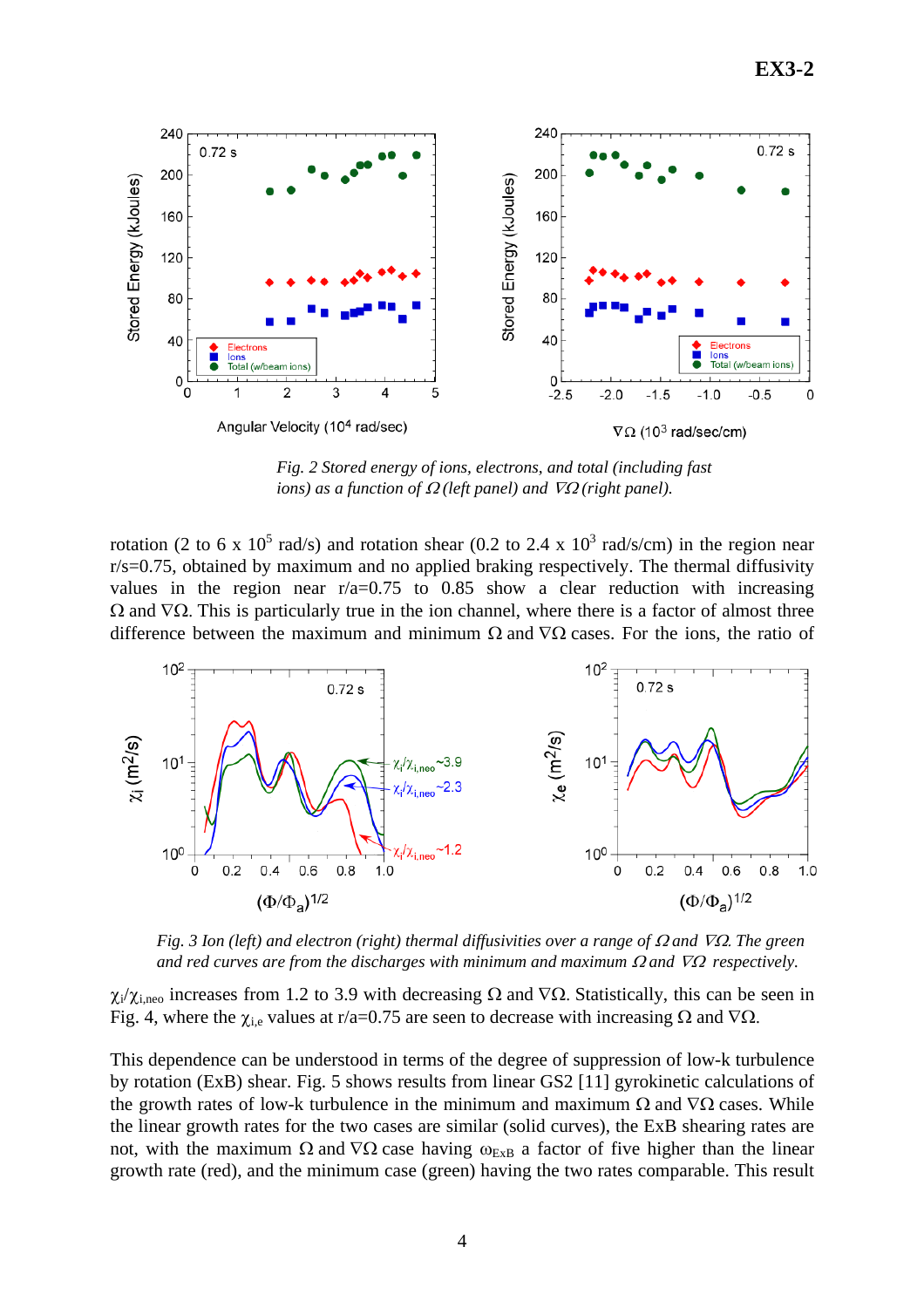

*Fig. 4 Statistical summary of the dependence of*  $\chi_i$  *and*  $\chi_e$  *on*  $\Omega$  *and*  $\nabla\Omega$ *.* 



*Fig. 5 Linear growth rates from GS2 along with ExB shearing rates for the two extreme discharges.* 

Values of  $\chi_i$  and  $\chi_{\phi}$  from TRANSP steady-state analysis for r/a~0.65 in both L- and H-modes are plotted versus one another in Fig. 6. The neutral beams are assumed to be the only source of torque in the steady-state analysis, which also assumes implicitly that the momentum pinch is zero. The figure shows that while there does appear to be a statistical coupling between  $\chi_i$  and  $\chi_{\phi}$  at this radius,  $\chi_i > \chi_{\phi}$  by as much as over an order of magnitude. There is no coupling between the two diffusivities farther into the central region of the plasma, and there is no statistical coupling between  $\chi_e$  and  $\chi_{\phi}$  at any radius, with  $\chi_e$ >> $\chi_{\phi}$ .

suggests more of a reduction in the low-k (ITG/TEM) turbulence in one case than the other, and it is consistent with the increase  $\chi_i/\chi_{i,\text{neo}}$  from ~1 to ~4 going from the case with  $\omega_{\text{ExB}} >> \gamma_{\text{lin}}$  to the one with  $\omega_{\text{ExB}} \sim \gamma_{\text{lin}}$ .

#### **2. Momentum Transport Studies**

The results in Section 1 showed that the ExB shear can be used to control the ion transport, and that with sufficient shear the ion transport is near neoclassical and the transport loss is dominated by the anomalous electrons. In this section the source of momentum transport is studied using both steady-state and perturbative techniques.



*Fig.* 6  $\chi$ *<sub><i>i*</sub> vs  $\chi$ <sup>*ρ*</sup></sup> *as determined from steadystate analysis*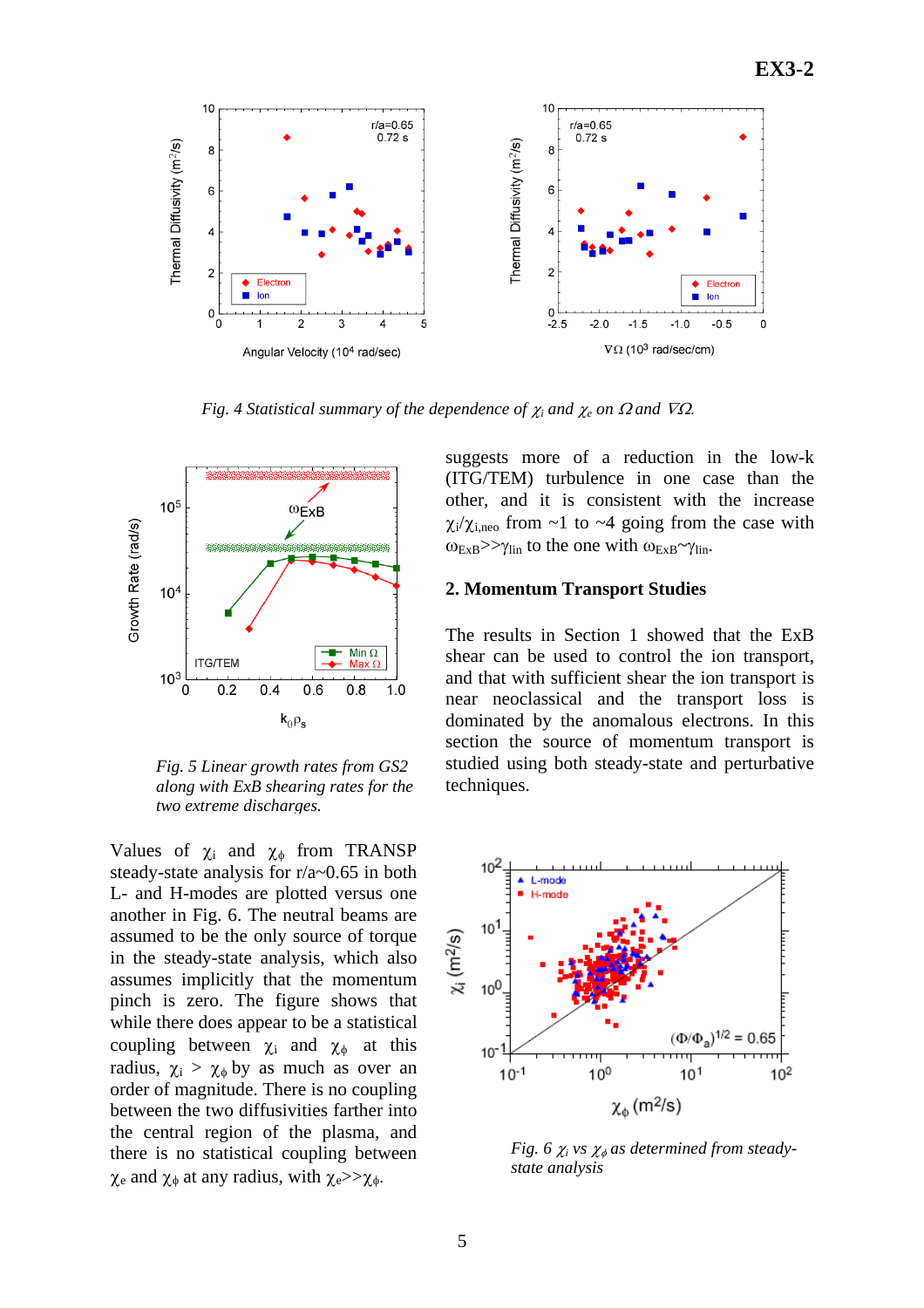Because of the coupling between  $\chi_i$  and  $\chi_{\phi}$  in this region of the plasma, where  $\chi_i$  can often be close to neoclassical, it is natural to explore whether  $\chi_{\phi}$  is also controlled by neoclassical processes. GTC-NEO has been used to address this, with the results for H-modes shown in



*Fig. 7 Experimentally inferred values of* <sup>χ</sup>*<sup>i</sup> and* <sup>χ</sup><sup>φ</sup> *compared to the neoclassical values as computed by GTC-NEO.* 

Fig. 7. Plotted in this figure are the experimentally inferred  $\chi_i$  and  $\chi_{\phi}$  (solid blue and red lines respectively) along with the values determined from GTC-NEO (dashed blue and red lines). For this H-mode discharge, it can be seen that while the experimentally inferred  $\chi_i$  is essentially at the neoclassical level across the plasma,  $\chi_{\phi}$  $\gg$   $\chi_{\phi,\text{neo}}$ , which is essentially zero. This result is robust, even when  $\chi_i/\chi_{i, \text{neo}} > 1$ , as in high density L-mode plasmas. This result indicates, therefore, that the primary driver for the momentum transport must be something other than neoclassical processes. It is worthwhile to note that  $\chi_{i, \text{neo}}$  is relatively large, and at least as large as  $\chi_{\phi}$ .

To develop a fuller picture of momentum transport, both the momentum diffusivity

and any possible momentum pinch must be determined. To accomplish this, torque perturbations were applied using either 200 ms neutral beam pulses of approximately 2 MW (in addition to steady 2 MW injection), which changed rotation primarily in the core, or 50 ms pulses of n=3 braking fields, which changed the rotation primarily in the outer (gradient) region. In the first scenario, the rotation in the core responded immediately, similar to the response shown in Fig. 1, while in the latter scenario the rotation near R=1.3 m responded immediately. Using the measured angular velocity profiles and a determination of the neutral beam torque, the angular momentum balance was calculated in TRANSP. For the NBI pulses cases, the chosen time of analysis began with the NBI pulse, while for the application of the n=3 braking fields, the time of analysis began immediately after the braking pulse was turned off. This period was chosen in the latter scenario since the NB induced torque, the only known torque at that time, is more readily calculated than that from the applied n=3 fields [10].

The momentum flux,  $\Gamma_{\phi}$ , including both a diffusion and a pinch term, can be written

$$
\Gamma_{\phi} = -mnR\chi_{\phi}\frac{\partial V_{\phi}}{\partial r} + mnRV_{pinch}V_{\phi},
$$

where  $v_{\phi}$  is the measured toroidal velocity and  $\Gamma_{\phi}$  is calculated in TRANSP.  $\chi_{\phi}$  and  $v_{\text{pinch}}$  are modelled by assuming they are constant in time during the analysis period, and solving the above equation using a nonlinear least squares fit [for details see Ref. 10]. In order to determine both  $\chi_{\phi}$  and  $v_{\text{pinch}}$  independently, the change in  $v_{\phi}$  and  $\nabla v_{\phi}$  in response to the change in torque have to be decoupled. This requirement was satisfied in the outer region of the plasma for the of the n=3 field pulses, but only for a limited spatial region in the core for the NBI pulses.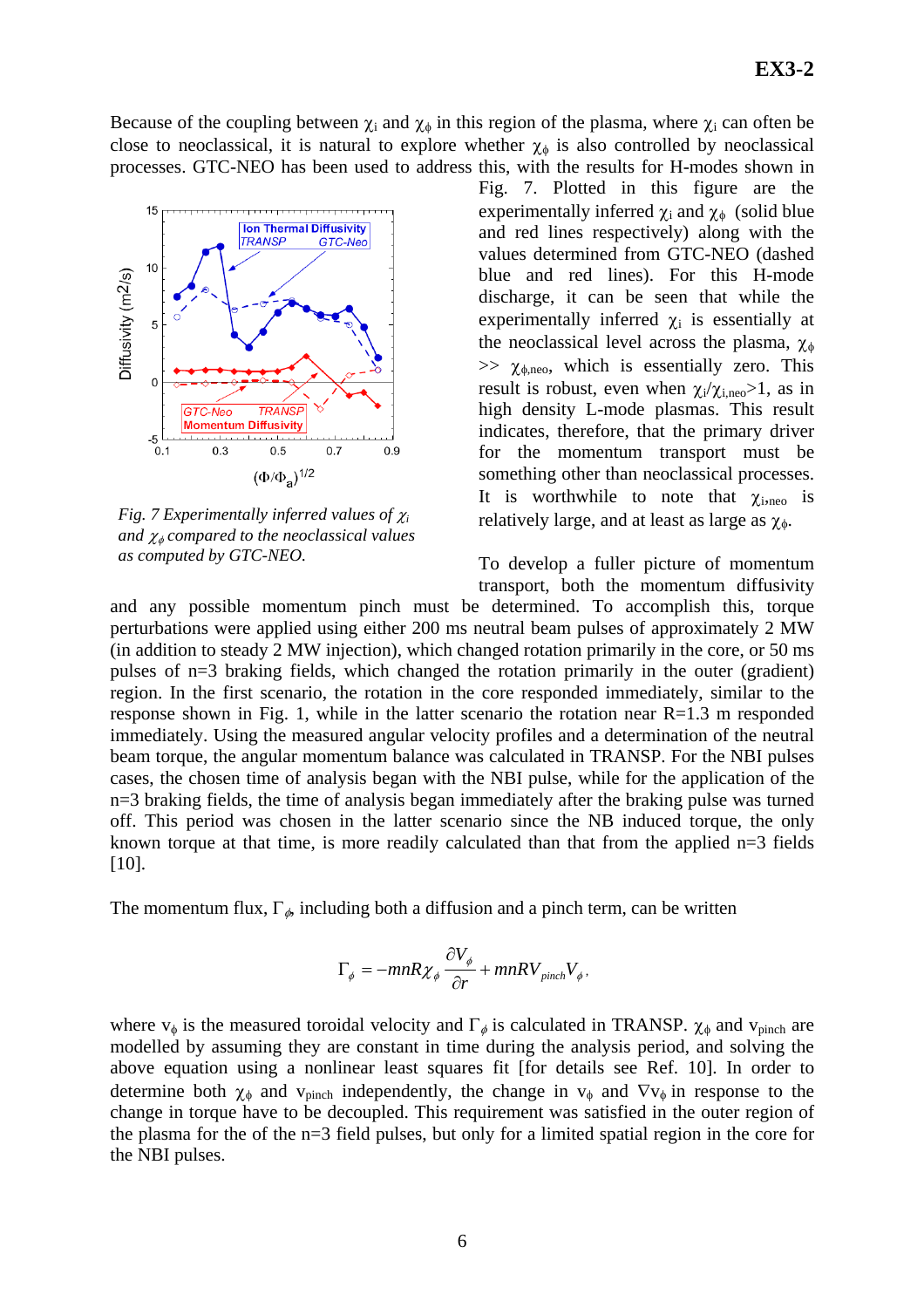

*Fig. 8 (a) momentum diffusivity and (b) pinch velocity inferred using n=3 magnetic braking. The inferred diffusivity assuming vpinch=0 is shown in red.* 

Peeters claims an additional dependence on the density gradient scale length, L<sub>n</sub>. A comparison of  $v_{pinch}$  as computed by these theories to the experimentally inferred values for the outer region of the plasma is shown in Fig. 9. The red points in the figure show the  $v_{pinch}$ computed by the Hahm theory, while the blue points show those computed with the Peeters theory, both sets as functions of the experimentally inferred pinch velocities. The best fits through the data (forcing the fit through zero) is shown by the color-coded lines and fit equations in the figure. In general, both theories indicate reasonable agreement with the inferred values, although Peeters theory, while introducing more scatter, appears to fit better especially for larger  $v_{\text{pinch}}$ . This is seen by the fact that the best fit through the Peeters points have a slope of  $\sim$ 1.1, as compared to 0.64 for the Hahm points. The better fit by the Peeters theory is due to the

The results for one such case, in the outer portion of the plasma, is shown in Fig. 8. The momentum diffusivity is shown for a case with finite  $v_{\text{pinch}}$ , and for the case where  $v_{pinch}$  is assumed to be zero in solving the above equation. It can be seen that the  $\chi_{\phi}$  with non-zero v<sub>pinch</sub> can be several times larger than that when  $v_{pinch}$  is assumed to be zero. This would mean that the large ratio of  $\chi_i/\chi_{\phi}$ shown in Fig. 6 would trend lower when a pinch term is included in the analysis. Furthermore, the inward pinch can be significant (bottom panel), in this case with a value of up to 20 m/s in the region from  $r/a=0.6$  to 0.8. Other cases show  $v_{pinch}$  up to 40 m/s. I<sub>p</sub> and B<sub>T</sub> scans revealed a decrease in  $\chi_{\phi}$ wth  $B_T$  in the outer region of the plasma, but little dependence of  $\chi_{\phi}$  or  $v_{pinch}$  with plasma current. No dependences were observed in the core region.

There have been two theories suggesting that the source of the momentum pinch is low-k turbulence in the plasma, Peeters [13] and Hahm [14]. Both theories find that  $v_{pinch} \sim \chi_{\phi}/R$ , although



*Fig. 9 Vpinch as computed by the Hahm (red) and Peeters (blue) theories vs experimentally inferred values.* 

presence of the  $L_n$  term. The larger  $v_{pinch}$  (>20 m/s) typically occur for lower  $L_n$  (~0.1 to 0.2 m), and it is in this range where Peeters does a better job fitting the experimental points. Both theories do equally well for lower  $v_{pinch}$ , where  $L_n=0.2$  to 1 m. In the inner region, the comparison between the inferred pinch velocities and those calculated by either theory was poor, for all  $L_n$ . This result is also consistent with linear gyrokinetic calculations indicating that ITG/TEM modes are unstable in the outer region, but stable in the core in these plasmas.

#### **4. Summary and Discussion**